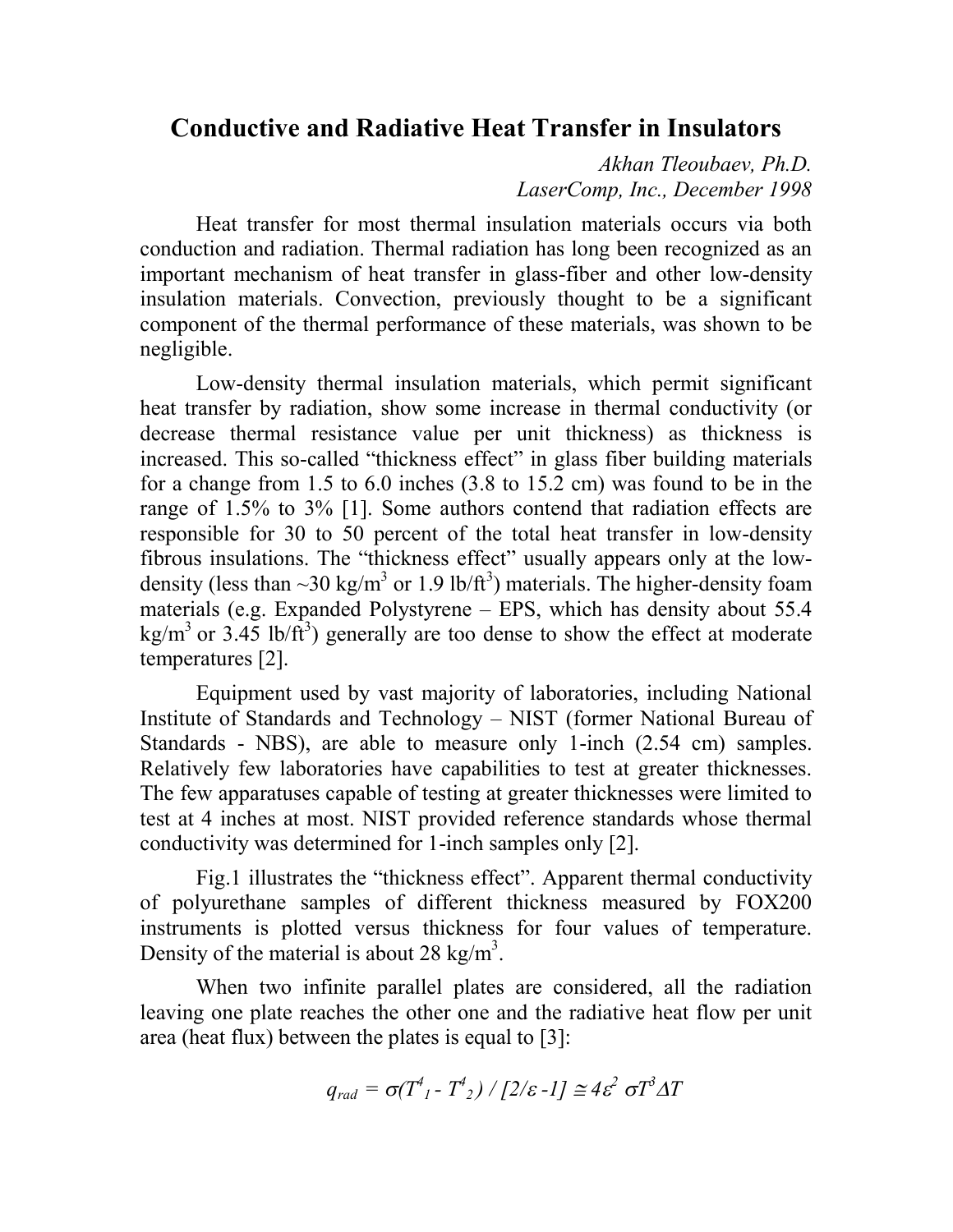ENCO SAMPLES TESTS VS. THICKNESS (THICKNESS EFFECT)

 $\frac{1}{2}$ 

5/18/99



 $\hat{\boldsymbol{\beta}}$ 



Fig.1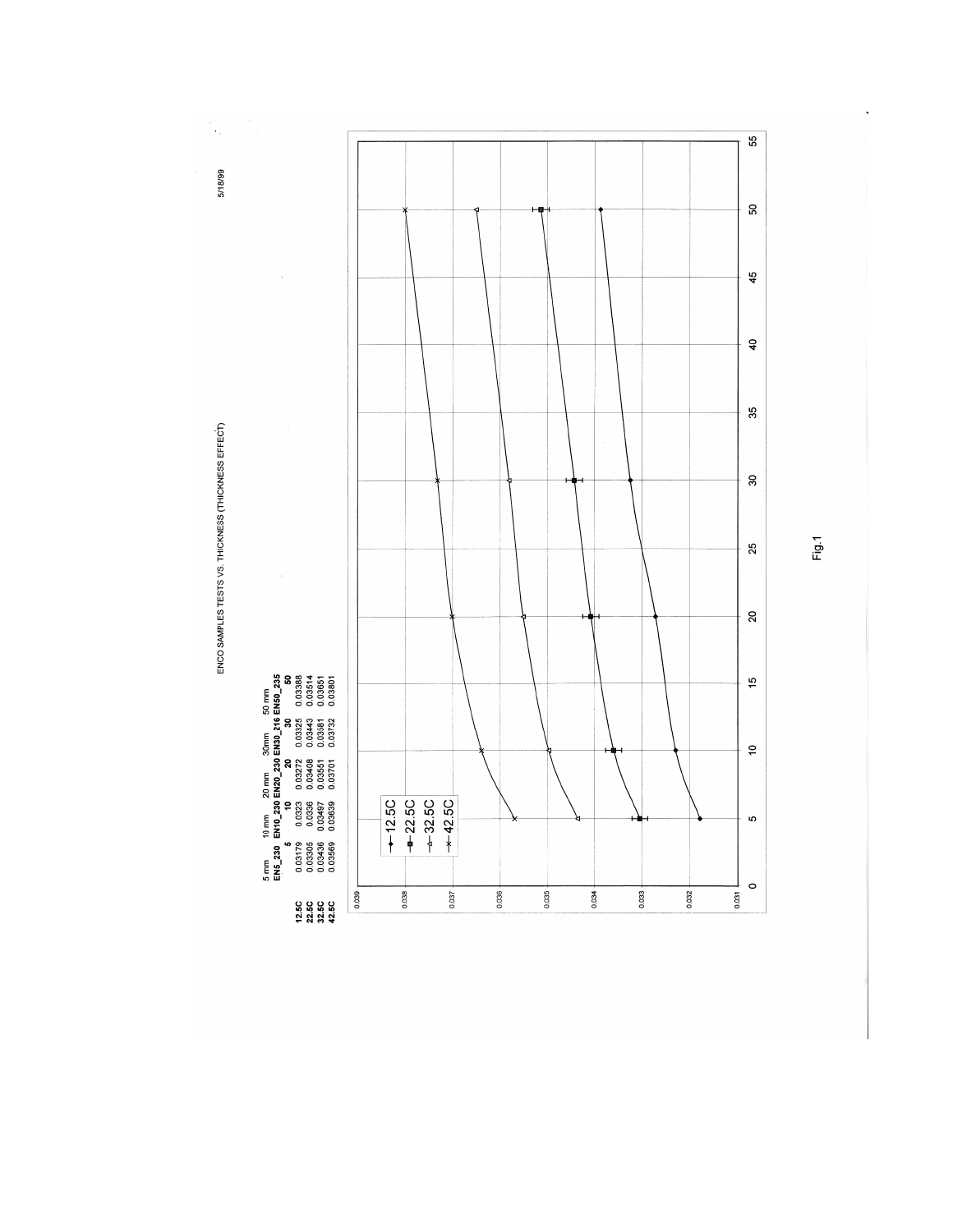where  $\varepsilon$  is emissivity of the surfaces ( $\varepsilon \approx 0.9$  for blackened surfaces, supposed to be same for both plates),  $\sigma$  is Stefan-Boltzmann constant  $(5.67 \times 10^{-8} \text{ W m}^{-2} \text{ K}^{-4})$ , *T* is absolute mean temperature (K), *AT* is temperature difference (K),  $(\Delta T \leq T)$ . Note that the radiative heat flux depends on the temperature difference  $\Delta T$  and does not depend on the distance  $\Delta x$  between the plates.

Conductive heat flux between the parallel plates without radiation is equal to:

$$
q_{cond} = \lambda_{cond} ( \Delta T / \Delta x )
$$

where  $\lambda_{cond}$  is conductive ("true") thermal conductivity of the material placed between the plates,  $\Delta T$  is temperature difference,  $\Delta x$  is distance between the plates.

Conductive heat flux becomes much larger than radiative one at small values of the  $\Delta x$  (at constant  $\Delta T$ ). Therefore, measuring apparent thermal conductivity at different  $\Delta x$  and extrapolating it to zero thickness  $\Delta x \rightarrow 0$  one can exclude the radiative deposit and get true conductive value of thermal conductivity of the material. This is the most reliable, simple and widely used way to determine the true value of thermal conductivity.

Under steady-state conditions, the apparent thermal conductivity of a slab of material of thickness  $\Delta x$  is normally computed as

$$
\lambda = q \Delta x / \Delta T = (q_{cond} + q_{rad}) \Delta x / \Delta T
$$

where  $\Delta T$  is the temperature difference corresponding to the measured heat flux.

Heat transfer through thermal insulation materials can be considered as having following components:

- true thermal conduction through the continuous and discontinuous phases;
- thermal radiation;
- thermal convection within the pores or cells of the material (for materials with small cells or pores heat transfer due to convection usually can be neglected).

Radiative heat transfer through insulation can involve both:

1) scattering of thermal radiation from the solid phase of the insulation, and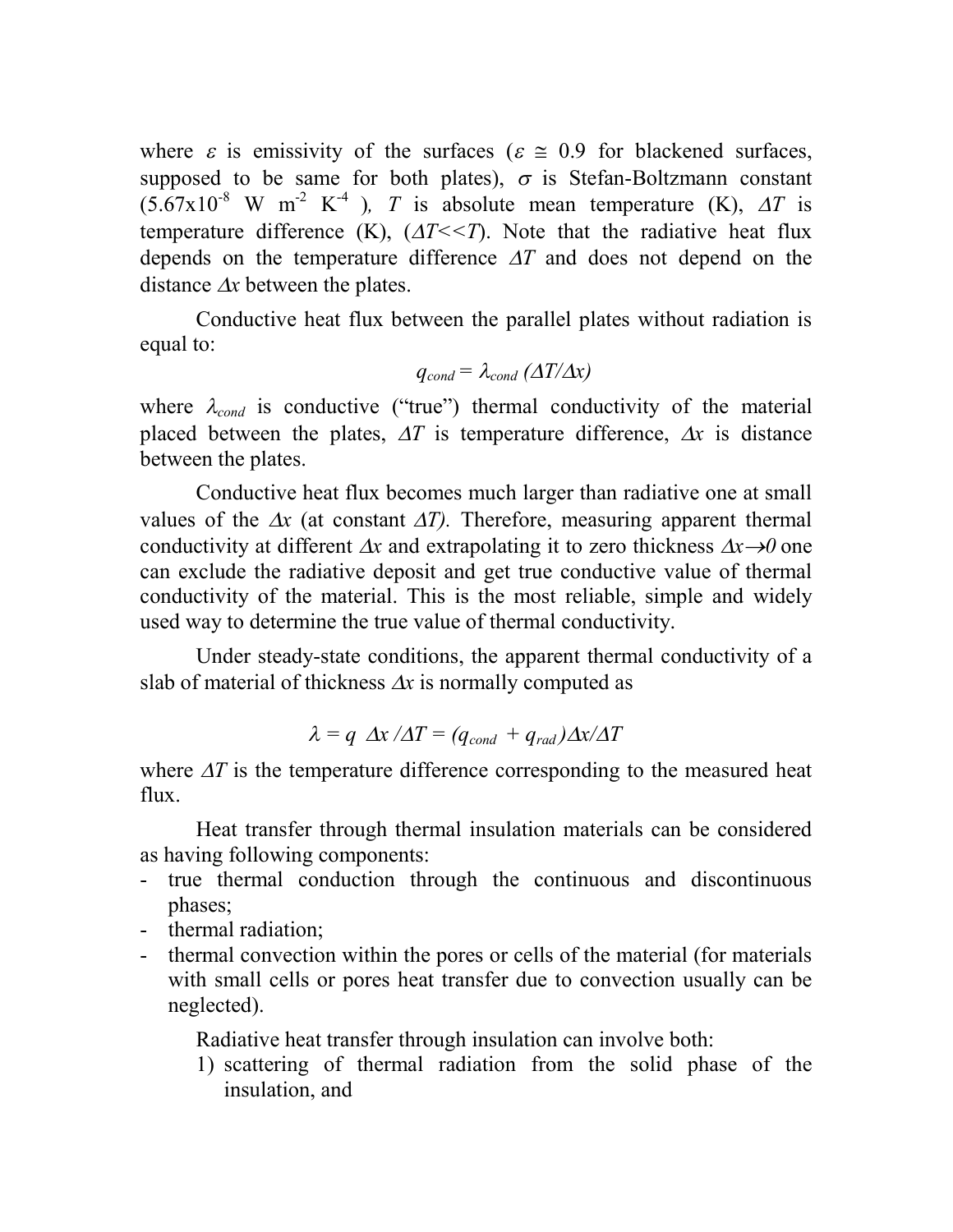2) absorption of radiant energy within the insulation, with an attendant change in temperature and re-radiation of energy.

For simultaneous conduction and radiation in a medium there are two limiting cases for which simple solutions can be obtained:

At one extreme, it is assumed that all of the heat transmitted through a slab of material flows in accordance with Fourier's law, i.e. the heat flux is proportional to an effective thermal conductivity times the spatial temperature gradient:

$$
q_{cond} = \lambda_{eff}(dT/dx)
$$

This situation can occur either:

1) if all of the heat is transferred by true conduction, or

2) if some of the heat is radiated, absorbed, and re-radiated with a mean free path that is shorter than specimen thickness (so-called "optically thick" specimen).

In this case both heat fluxes are coupled and an effective thermal conductivity can be used in computing the total heat flux.

At the other extreme, it is assumed that the conductive heat flux is in accordance with Fourier's law but that the radiative heat flux takes place with scattering but without absorption or radiation in the medium. In this latter case the heat flux by radiation is uncoupled from that by conduction so, the two heat fluxes can be computed separately and added [4].

Rigorous solution of the *mixed* conductive-radiative heat transfer in absorbing and transmitting medium is very complicated and cumbersome (see e.g. [3], pp.446-451).

Exact solution of the mixed conductive-radiative transfer problem can only be obtained numerically and is not necessary to describe heat flux adequately in insulation materials. Generally, a simplified model can be used [5]. The model fits the data well if the optical parameters are properly chosen. Two-flow model is most common, either with a single absorption parameter, or with separate absorption and scattering parameters. A diffusion model is also frequently used, usually with absorption only, or with isotropic scattering.

All of these models use absorption and scattering parameters, which are averaged over incident and scattering angles according to different prescriptions. For thermal transport problems the model equations can be averaged over wavelength if thermal weight functions are used to integrate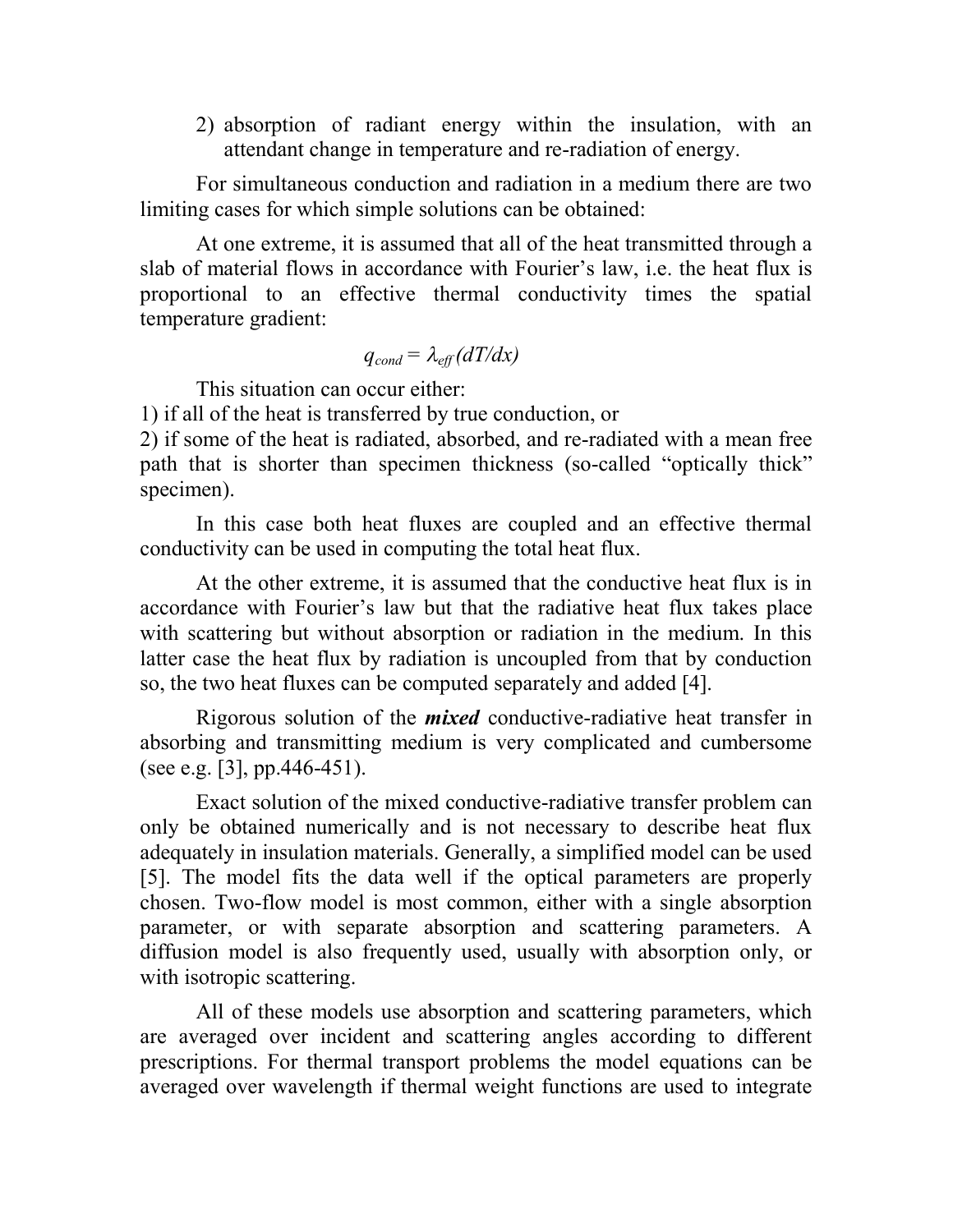the wavelength-dependent cross-sections [5]. Some numerical models for coupled conduction and radiation steady-state heat transfer in insulation materials were developed and comparison with experimental data was made in [6], [7] and [8].

Radiative heat flux (energy per unit time and area) *qrad* in a medium, which is partially opaque, is often expressed in the form [6]

$$
q_{rad} = (-grad T) 4\sigma n^2 T^3 l
$$

where  $\sigma$  is Stefan-Boltzmann constant, T is absolute temperature, *n* is average index of refraction, and *l* is the mean free path of photons.

The mean free path of photons is limited by absorption and scattering inside the medium, as well as by the finite dimensions of the medium. However, scattering and absorption cross-sections usually vary with the photon frequency *f*, so one must use in place of *l* a spectral integral, i.e.:

$$
\int_{0}^{\infty} z^{4} e^{z} l(z)/(e^{z} - 1)^{2} dz \int_{0}^{\infty} z^{4} e^{z} / (e^{z} - 1)^{2} dz
$$

where  $z = hf/kT$  is the reduced dimensionless frequency, *h* is Planck constant,  $(h= 6.626 \times 10^{-34} \text{ J sec})$ , *k* is Boltzmann constant  $(k=1.381 \times 10^{-23} \text{ J/K})$ . Integral in denominator is equal to  $\approx$ 26 [6].

For a slab of thickness  $\Delta x$  with a temperature gradient normal to the slab, comparing *l* with the standard expression for the radiative heat transport between two parallel and perfectly emitting surfaces, one finds  $l_B$ =4 $\Delta$ *x/3.* 

Absorption, scattering and the external dimensions act additively to limit *l*:

$$
l(f)=l\text{ }/\text{ }[1\text{ }/l_{a}(f)+\text{ }1\text{ }/l_{s}(f)+\text{ }1\text{ }/l_{B}]
$$

where  $l_a$  is the mean free path due to absorption,  $l_s$  is scattering mean free path, and  $l_B$  is boundary mean free path [6].

In general, almost all thermal conductivity test methods actually measure the thermal resistance or conductance of a specimen for a particular set of test conditions. In fact, these can be sufficient to characterize insulating material well enough for their selection for the proper end use: the "true" thermal conductivity is usually not necessary. If a comparison is desired between different specimens, then it is necessary that measurements be made for the same thickness and temperature difference and that these be typical of the applications considered for the materials [9].